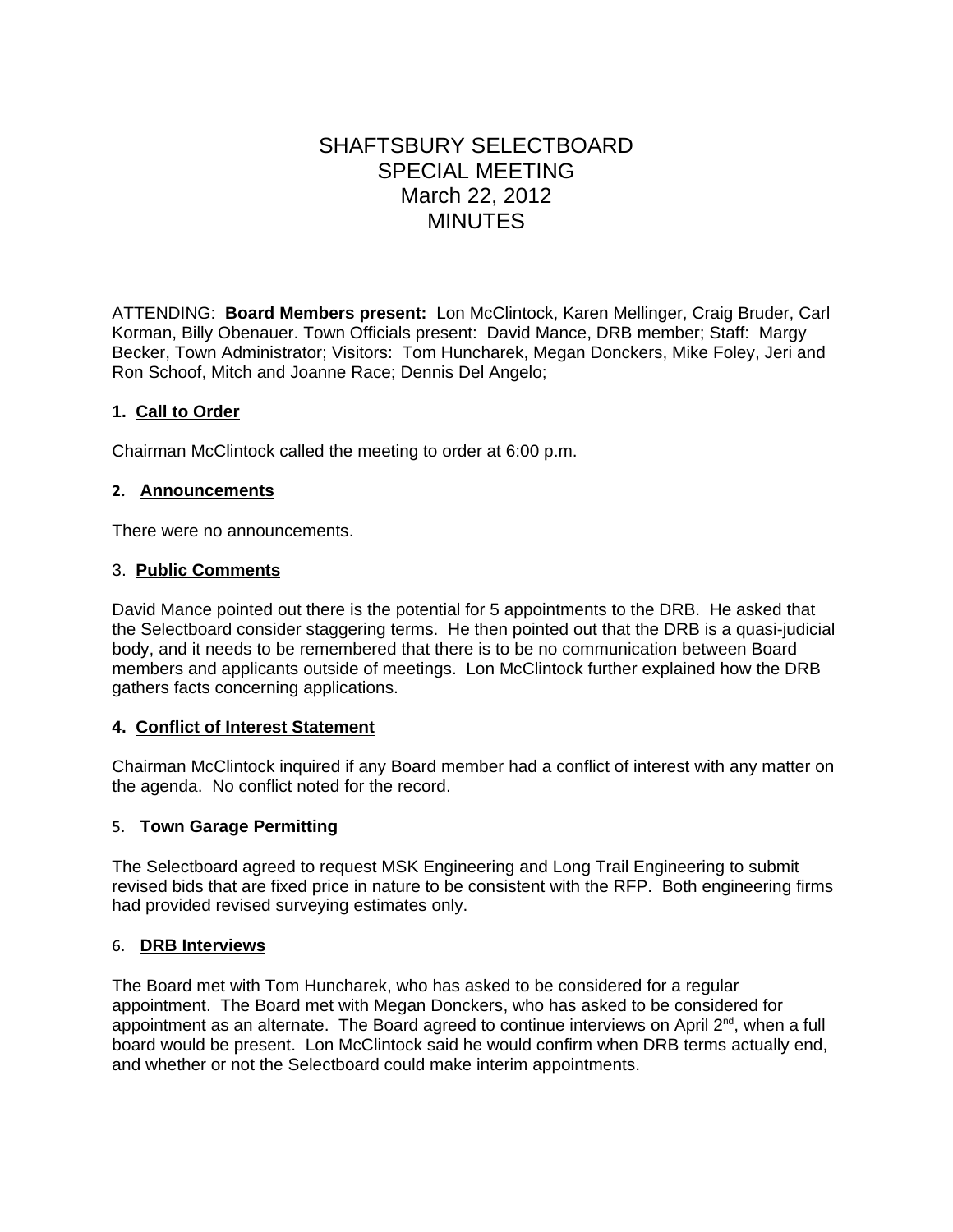Billy Obenauer inquired when or if the Selectboard would consider public comments regarding DRB structure? A brief discussion followed regarding the pros and cons of changing the DRB structure. Lon McClintock noted the Selectboard discussions should be legally warned for a future meeting. He also requested the DRB be notified of the Selectboard's intent to address the topic – in case DRB members expressed a desire to meet with the Selectboard beforehand.

# 7. **Cemetery Mowing Bids:**

Margy Becker distributed cemetery mowing bids. She reported that all reference checks had been positive. Karen Mellinger stated concern regarding the age of equipment of the low bidder. Carl Korman cautioned Board members there had been little if any justification for ignoring the lowest bid. In order to award the bid to Mr. Coonradt the Selectboard should have revised its bid policies to enable cemetery mowing to be awarded via 'sole source' procedures. This avenue would be open to the Selectboard in the future. Mr. Korman also said he is open in the future to considering a 10 – 15% discount in support of bids from Shaftsbury residents. The Selectboard reviewed bid sheets for equipment listings. Insurance certificates were reviewed.

## **Carl Korman made the motion to accept the low bid of \$9,500. Lon McClintock seconded.**

Craig Bruder noted the absence of vehicle coverage on Mr. Sweet's certificate and that the low bidder did not appear to have enough equipment to perform the job. He stated in his opinion the bid was therefore nonconforming.

**Billy Obenauer made the motion to amend the main motion to approve the low bid contingent on demonstration of auto insurance coverage. Carl Korman agreed with the friendly amendment.** 

Lon McClintock stated the Board should adhere to its purchasing policies.

#### **The Board voted 3 – 2 in favor of the motion, as amended, to award the bid to Nathan Sweet for \$9,500 and contingent upon demonstration of auto insurance coverage.**

## 8. **Certificate of Highway Mileage**

The Town Administrator confirmed that Deer Run Road had been properly added to the map as a class 3 road. Granger Hollow Road Extension has been added as a legal trail; Shaftsbury Hollow Road has been added to the map as a Class 4 highway. The Certificate matches the new highway maps sent by the VTRANS. The Board signed the Certificate of Highway Mileage. This will be submitted to the VTRANS, following the Clerk's signature as 'attestation'.

The certificate confirms the Town's mapped Class 2 road mileage at 19.990, Class 3 mileage to be 50.44, Class 4 mileage to be 1.70, and legal trail mileage to be .80 miles.

## **Craig Bruder made the motion to approve the annual Certificate of Highway Mileage. Karen Mellinger seconded. The motion carried unanimously 5-0.**

#### 9. **Executive Session – Personnel**

**Karen Mellinger made the motion at 8:45PM to enter executive session for a personnel matter. Craig Bruder seconded. The motion carried unanimously.**